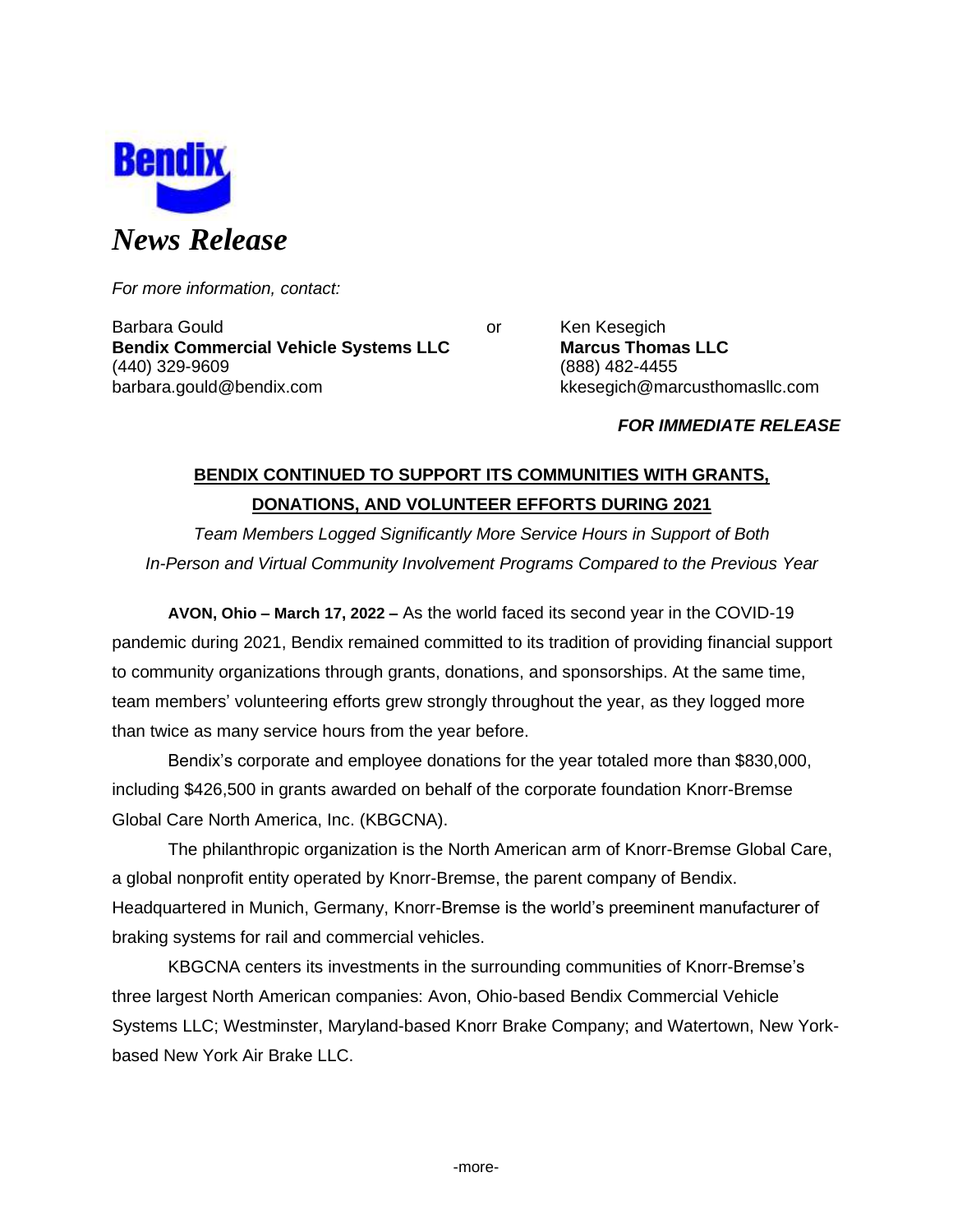# **BENDIX CONTINUED TO SUPPORT ITS COMMUNITIES WITH GRANTS, DONATIONS, AND VOLUNTEER EFFORTS DURING 2021**

March 17, 2022/Page 2

In addition to KBGCNA grants, another \$408,000 in 2021 funding came from Bendix and Bendix employees to support numerous nonprofit organizations and community initiatives across North America in the form of grants, donations, and sponsorships.

"Hosting, planning, and managing community support activities during 2021 was still very challenging, but we learned a lot from our past experiences," said Maria Gutierrez, Bendix director of corporate responsibility and sustainability. "With those insights, we were able to regroup and adapt our programs to offer flexible opportunities for our employees to become engaged in our communities. Our programming centered around offering both in-person and virtual events, allowing employees to participate from the safety of their homes or to adjust their efforts based on their comfort level."

Gutierrez continued, "We quickly adapted to this new normal and saw that we could continue to impact and support our communities just as much from our work-at-home environment as when we were in the office. Technology and online giving platforms allowed us to offer a wider variety of opportunities, and this translated into a two-fold increase in the reported employee volunteer hours from 2020."

Of the \$408,000 in Bendix contributions, approximately \$47,000 was generated through employee donations and fundraising campaigns, while close to \$126,000 represented Bendix grants from the company's Get Involved! program. The remaining \$235,000 in contributions took the form of corporate grants and sponsorships to local nonprofits.

## **Employees Champion Dozens of Get Involved! Projects**

Employee participation in Bendix's Get Involved! program was a high point in the company's community service efforts for the year, with the funding of 43 Get Involved! projects totaling nearly \$126,000 in Bendix grants.

These project-oriented grants across Bendix locations are traditionally earmarked for efforts and organizations that Bendix employees are currently supporting on their own. Launched in 2015 to honor the anniversary of Knorr-Bremse Global Care, the grants recognize and reward employees' personal volunteer activities with projects and organizations located near Bendix locations. The projects support education, environmental protection, health promotion, and/or social cohesion. Approved projects receive grants for up to \$3,500 to cover material costs.

This year's awards brought the total level of Get Involved! funding disbursed over the last seven years to \$847,500, in support of 318 projects and engaging 130 employees.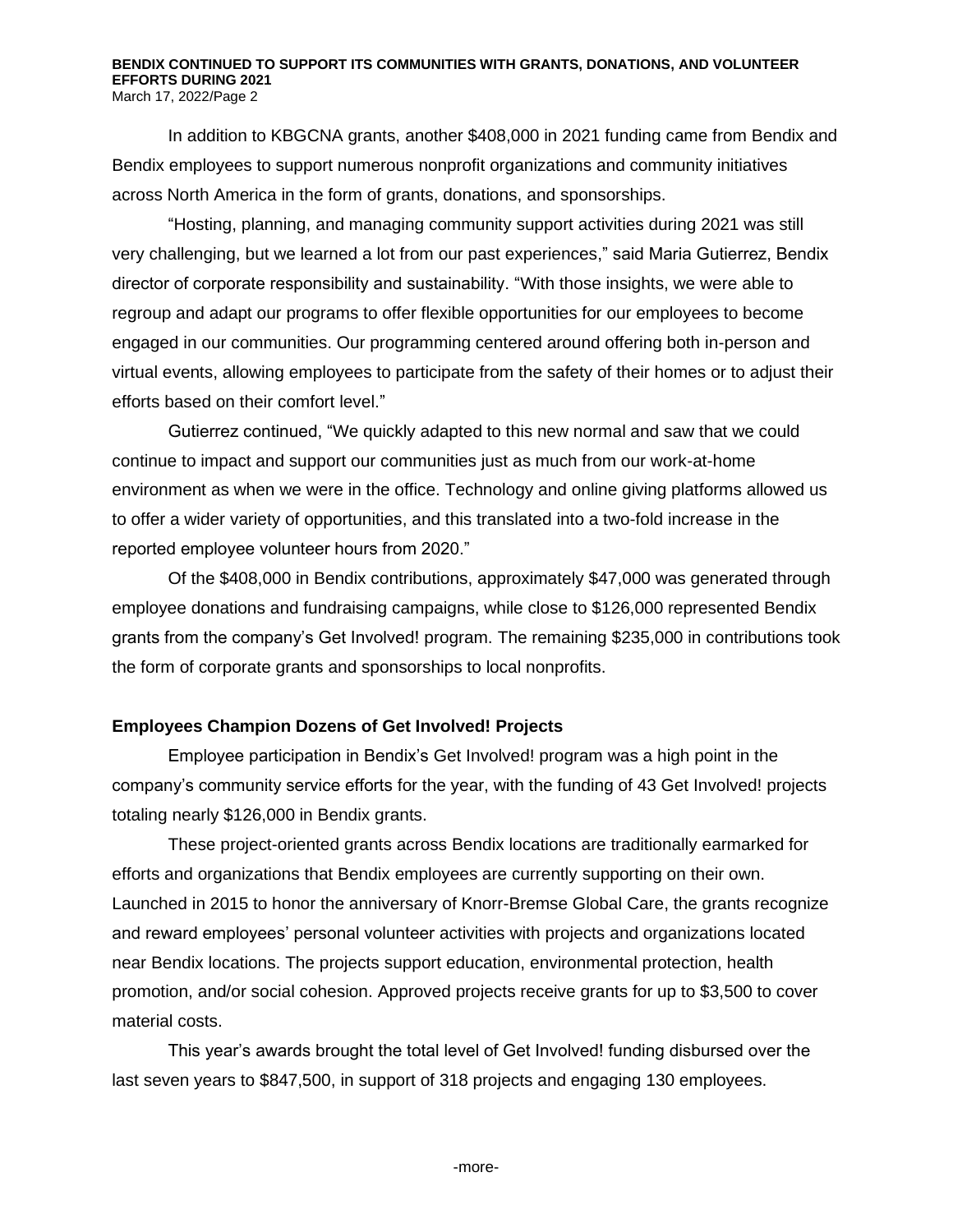#### **BENDIX CONTINUED TO SUPPORT ITS COMMUNITIES WITH GRANTS, DONATIONS, AND VOLUNTEER EFFORTS DURING 2021** March 17, 2022/Page 3

**Team Members Gave Even More of Their Time**

Bendix employees' community service hours increased significantly in 2021, totaling 8,115 hours, compared with 3,500 hours in 2020. Employees logged an impressive number of hours in support of local efforts, all driven by personal volunteering commitments employees continued to make on their own.

For 2022, as schools and other organizations continue to ease their on-site restrictions, Bendix plans to increase the options for volunteering opportunities, both for traditionally on-site events and virtual opportunities.

Many existing volunteering programs and projects were adapted to virtual formats during 2021. Examples include the company's Virtual Discover Engineering program, which exposed children of Bendix employees to science, technology, engineering, and mathematics (STEM) activities; at-home blanket-making events, where some 54 volunteers made and donated 184 handmade fleece blankets to hospitalized children at Cleveland Clinic through a partnership with Fleece & Thank You; and virtual student project judging and mentoring opportunities, such as the Ohio Invention Convention.

Recognizing employees for their volunteer efforts was again in focus during 2021, as the company continued sharing monthly spotlights of employees' volunteer activities to increase recognition and awareness of these efforts.

A related but new addition for 2021 was Bendix's "Dollars for Doers" incentive program. This corporate giving initiative encourages and rewards employees who volunteer with nonprofit organizations of their choosing. Through the program, the company provides participating employees with online incentives that can be redeemed by donating to any nonprofit organizations they choose to support. The incentives are awarded based on the number of volunteer hours employees record in the Bendix Cares online portal. Employees are eligible to earn \$50 in incentives for every eight volunteer hours, up to a maximum of \$500 per employee per year.

"Employees are so appreciative of the many ways Bendix allows them to magnify their support and contributions to the local communities," Gutierrez observed. "Whether through our Get Involved! program, the ability to participate in both virtual and in-person projects, or the knowledge that they'll be recognized for the work they do, our team members are finding that giving to causes that are near and dear to them is both rewarding and easy to manage."